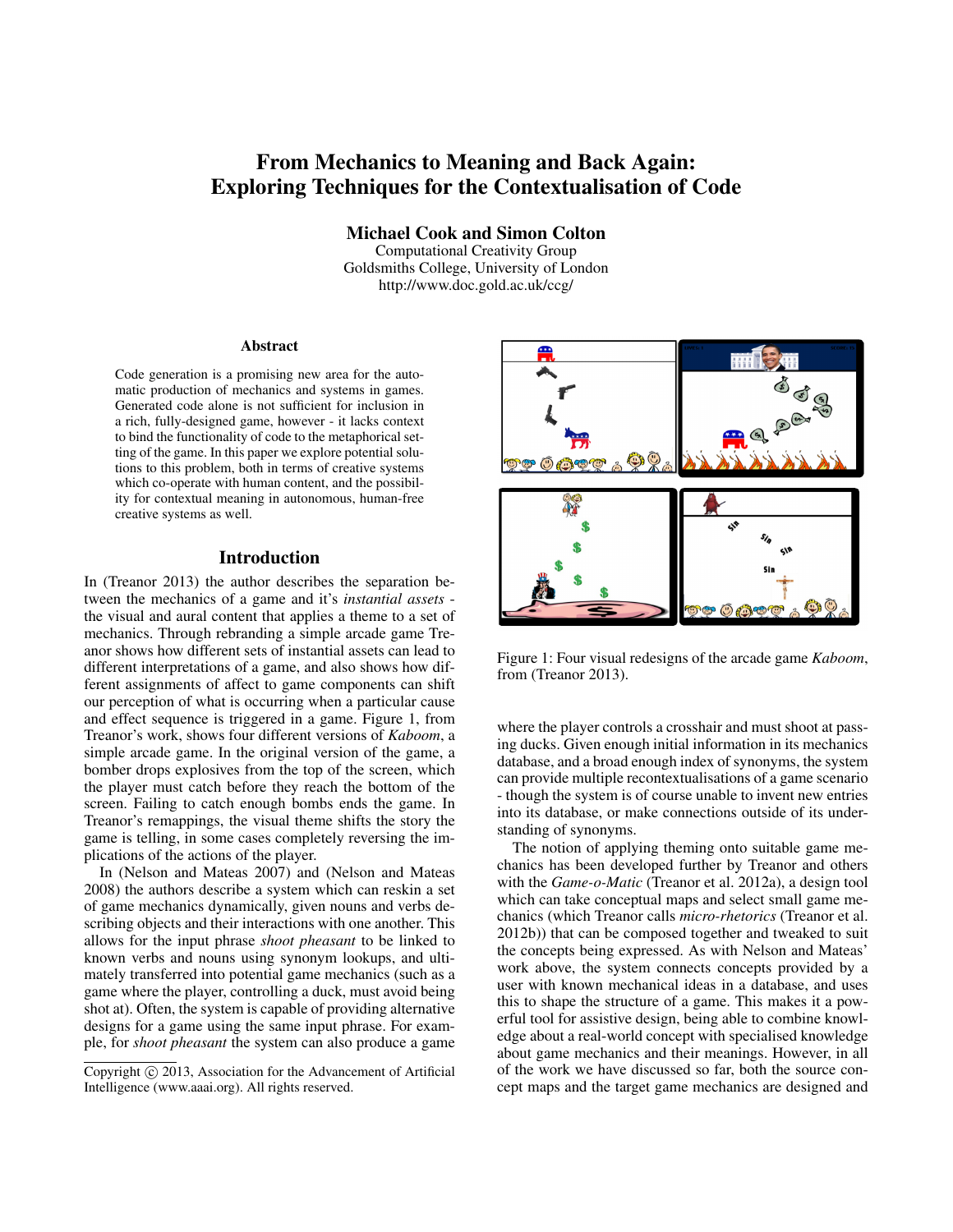annotated by people. Removing either of these components makes the task much more complex.

In (Cook et al. 2013) we introduce Mechanic Miner, a system which modifies code using metaprogramming techniques to invent new game mechanics. In the paper we argue that a system that can generate mechanics through code offers a greater chance for novelty and surprise compared to existing grammar-based or abstracted approaches. In (Cook, Colton, and Gow 2013) we provide more discussion of Mechanic Miner and the challenges surrounding code generation for creative purposes. In particular, we discuss what we refer to as *the generation gap* – that is, the disconnect between the functionality of what is generated (e.g. some code that modifies a variable called *health*) and the metaphorical interpretation of what the code appears to do within the context of the game (e.g. the hero is injured by a dragon).

It should be noted that the term *context* when applied to the medium of videogames can refer to many different components of a game. Contextual information can be entirely surface-level – such as the backstories of fictional characters – and have little or no tangible role within the game's functionality. In this paper we are interested in how the program code describing a game's mechanics is related to the contextual meaning of a game. As we saw in the example of *Kaboom*, this is primarily achieved by expressing mappings between nouns and verbs in the real world, and objects and interactions in the game's code. Indeed, the word *verb* is common parlance among videogame designers, referring to a means of interaction with the game world.

To highlight the problem of mapping real-world context to a piece of code, consider the following segment:

```
if(Keys.isPressed("spacebar"){
    for(Agent a : level.agents){
        a.destroy();
    }
}
```
This code describes functionality similar to a simplified *smartbomb*, an item in the arcade game *Defender* (Jarvis and DeMar 1980). When used, all the enemies in the area are destroyed. This makes sense within Defender's metaphorical context - you are controlling a spaceship outfitted with futuristic weapons, fighting against enemy spaceships. By contrast, such a code segment would not be appropriate in a game such as *Versu* (Evans and Short 2013), an interactive fiction game about social conventions in Jane Austen novels. As with Treanor's rebranding of *Kaboom*, by changing the instantial assets of the game which the code operates on, we shift the meaning of the code – in this latter case, to a meaning which is nonsensical bordering on meaning*less*.

To a system generating code, however, the metaphorical concepts are not visible. Relationships that are clear in data – such as commonalities in code, colocation of objects within a co-ordinate system, and so on – do not alone encode the contextual information that separates futuristic spacewar from Edwardian period drama. This complicates the process of generating code for use within games – without an awareness of this context, we cannot robustly and confidently generate code without heavy filtering and guidance from human designers, which is not always practical (in the case of mixed-initiative systems that may be collaborating with people who cannot program) or desirable (in the case of autonomous game designers where the aim is to develop games without human intervention).

In this paper we outline several possible ways in which code generation systems might be able to reason about or glean information on the context the game is operating within. Some of these proposed techniques are simple to implement, but do not entirely solve the problem in a robust and human-free manner. Others are more speculative, but offer longer-term goals for systems that aim to generate code for creative use within videogames.

# Extracting Context

In most examples of content generation, the systems involved are not working from scratch. Mixed-initiative systems work in conjunction with people, and therefore receive initial content from their users. Many autonomous systems work from a base of existing code, or have access to lowerlevel libraries that describe a generic game engine. In such cases, context already exists embedded into the content generated by people. If we can build our systems in such a way that they are able to understand and extract this pre-existing context, we can use it to detect existing meanings in games, and guide the production of content along the same lines.

#### Implicit Meaning In Naming And Typing

While we stated in the introduction that code is devoid of context, human-authored code *can* carry some forms of context at the level of symbols and syntax. While the *functionality and structure* of code is agnostic to context, many programming language practices are developed to embed information and improve readability. For instance, variable and method names have established patterns and often imply specific real-world features as a result. Consider the following variable declaration from a core game class in the Flixel game library:

```
public class FlxSprite(){
    public boolean alive;
    //\ldots}
```
The variable alive is named specifically to be descriptive and informative. The types and the names of variables include information that hint at contextual scenarios that are expected to arise. Through the use of knowledge databases such as WordNet (Miller 1995) and ConceptNet (Liu and Singh 2004), an automatic system analysing this code may be able to make certain inferences about the game state. For example, Boolean types such as alive give us an understanding of the states that this variable can be in with relation to the target object. WordNet provides us with antonyms, suggesting that a false value for this field may imply the target object is 'dead'. We can take this analysis further by using SentiWordNet (Baccianella, Esuli, and Sebastiani 2010) to infer which of the two states, if any, has a positive affect associated with it. SentiWordNet suggests that *alive* is a positive term, while *dead* is overwhelmingly negative.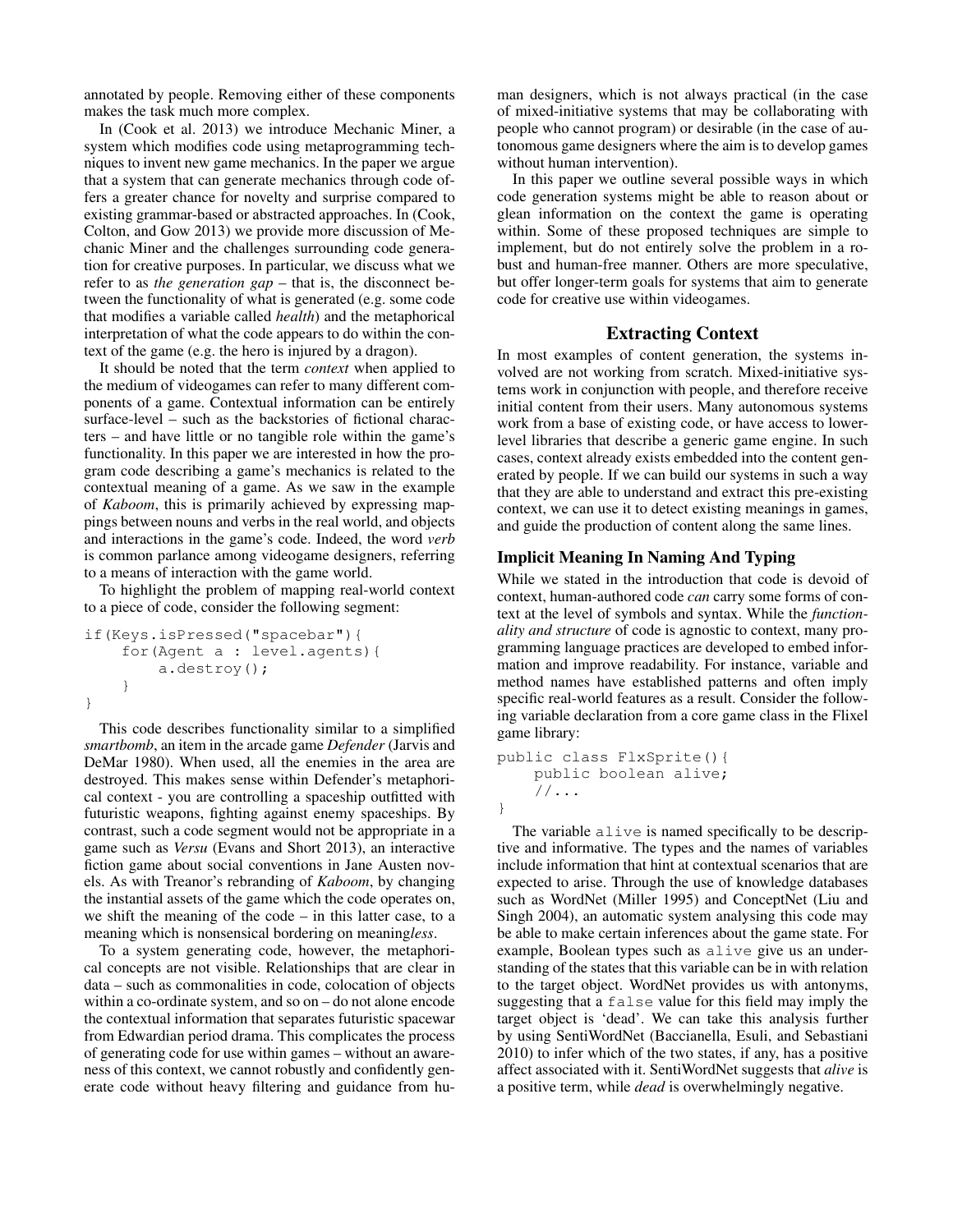From a boolean variable with a single name we have now extrapolated two states, with definitions and associated sentiments. In order to understand how this variable relates to the systems and objects within the game, we can now search for code segments that alter this state in the player object and, using the assumption that the player wishes to be in positive-affect states, begin to build up a graph of positive and negative relationships between objects.

This approach offers interesting challenges in computational linguistics. Some naming conventions or types of language are used to describe the architecture of game projects rather than the specific game's setting itself. A class named Agent might refer to an NPC in a spy game or it may simply be a generic term for an intelligent entity in a simulation. Understanding what data is exposed as surface-level theming (such as the number of gold coins collected) as opposed to data which is only used internally (such as the game's co-ordinate system which the player may not be aware of) is also important. The ability to analyse arbitrary codebases and make such judgements will be a difficult task, and may require a large-scale analysis of many game codebases to try and extract common linguistic patterns that are unrelated to the game's context.

## State Change Detection Via Model Checking

*Model checkers* (Clarke, Emerson, and Sistla 1986) are tools which are typically employed to check that a piece of code meets a written specification. By expressing a condition that we wish to investigate, a model checker can not only verify if it is possible to reach this state, but can show us which code segments are executed in achieving this, and what inputs may cause this to happen. Such tools could be employed to detect relationships built into the game codebase that are hard to detect merely by observing code, but may be obvious when executing it. Consider the following code blocks:

```
//... in class GameState
for(Agent a : level.agents){
    if(a.collidesWith(player)){
        player.kill();
    }
}
//... in class Player
public void kill(){
    this.alive = false;
}
```
Using model checkers, we can analyse this code to find specific program traces that cause certain segments of code to be executed, such as the assignment of alive to false. In doing so, a system may be able to infer that the Agent objects in the list level.agents, as well as the player object, are all involved in the trace of changing the player's alive state. While this set of objects is likely to be extremely large for some codebases and variable changes, analysis over multiple affectively-named variables such as alive may allow such a system to infer antagonistic relationships between, for instance, Agent objects and Player objects. This is enough to begin building a model

of interactions between objects, and interactions that are legal within the game's metaphorical environment (such as an object being capable of dying).

#### Explicit Annotation

An alternative approach to extracting meaning from humanauthored code is the use of metadata written with the explicit intention of being read by an automated system. In Java, for example, *annotations* can be defined and attached to language abstractions such as field and methods. Consider the following variable declaration:

```
@verbal{"speed"}
@heightened{"fast"}
@lowered{"slow"}
float velocity;
```
The lines beginning with  $\mathcal{Q}$ ... can be read by preprocessors or Java itself at runtime, and parameterised data can also be extracted. Here, we have defined three annotations for the field velocity. The first is a straight synonym for the field's name, in more natural English that might suit the tone of the game better. The second and third annotations are specific descriptors for higher and lower states of the variable. This is crucial in disambiguating the use of the variable, and helps the system make sense of situations in which the variable is modified. Consider the variable health, referring to the number of health points the player has remaining. The variable itself carries no particular affective meaning, so approaches described in the previous sections would not apply. However, increases or decreases to the variable describe healing and damage respectively, which are highly affective situations, and thus important for the system to recognise.

This requires large amounts of initial input from designers or programmers, yet the resulting system is more robust and carries additional information in a subtle and simple way (relying only on single words). This may be more appropriate for larger development projects that rely on large codebases and teams. This approach is unlikely to provide rich contextual information in isolation, however, as single words or phrases may not be enough to convey information about the kinds of systems that are at work, or what the player's motivation is (both enemies and the player have health variables, but the player isn't interested in increasing enemy health). Therefore, this approach may be best combined with other approaches from this section.

## Relating Context To Code

In the previous section, we described potential methods for automatically extracting existing context from code. In many situations we may not have existing context, however, or we may wish to invent entirely new contextualisations of a game (such as Treanor's retelling of *Kaboom*). In this case, we need to design methods by which a system can proactively apply context to code, either by inventing entirely new applications of meaning, or by applying abstract knowledge about the world to the game's existing structure.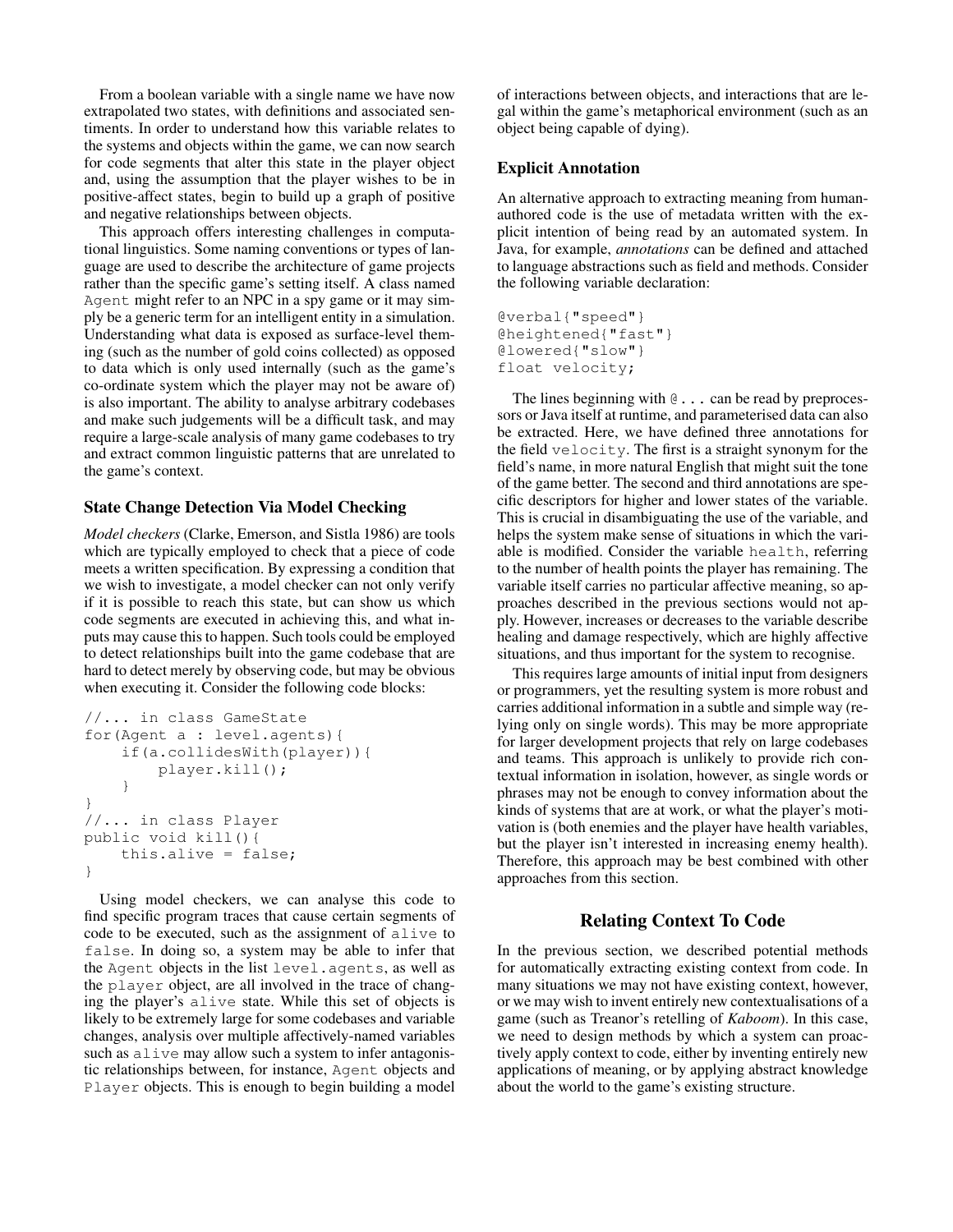# Established Translations of Reality

Although the task of completely specifying real-world systems is too great, it may be possible to partially specify incomplete models of the world that can be extrapolated to cover combinations of systems or continuous data. A good example here is to consider the standard two-dimensional platform game and how it represents real-world physics. Objects have velocity, acceleration, gravity, position in world space and so forth. This can be built into an abstract model, with annotations describing processes that change the state of an object. For example, we might express a relationship between velocity and a change in position, relating it to words such as 'movement' or 'jumping' as we did with explicit annotation.

The benefit of an abstract model that is separate from a codebase is that it is implementation-independent, and can concentrate on expressing more interesting relationships between objects without worrying about the finer details of code that may obfuscate these more important meanings. For instance, the notion of being alone in a game is expressed as an object that is not near other objects (or perhaps only objects of certain types). Notions of closeness, relative distance, and affective states related to these, can be simply described and related to game state (such as co-ordinates or ranges for variables) rather than referring to specific code blocks or input chains.

For the purposes of autonomous game design or computational creativity, this solution is considerably less desirable than others. The information given is highly prescriptive, and while systems may be able to elaborate on the information given to them creatively, it is unlikely that they will be able to use this information to extrapolate new relationships about the world. This limits the chance for novelty or surprise in the system. However, an abstracted model of a game scenario may be useful for mixed-initiative tools where both human and machine benefit from considering the game design at a higher level of abstraction. It also eases linguistic annotation of game states, and may help systems describe mechanical systems within games. A large proportion of code in an average game is written to achieve subgoals within a larger algorithm rather than meaningfully making high-level changes to the game state. It is unhelpful to focus on every detail of a block of code, as much of it will be unrelated to describing the overall effect of the current action being executed. By building an abstract model to define only that which we are interested in describing, the task of generating text to describe a process is simplified.

# Assertive Creativity

So far, all of our proposed methods have assumed that the goal of the system in question is either to extract context and meaning from existing code, or apply meaning to generated code in a way that conforms to models of reality and an understanding of metaphor in videogames. In this section we propose an alternative approach wherein the system proactively assigns both instantial assets and theming onto in-game mechanical relationships that may not make sense in accordance with expected 'game logic'.

Autonomous game designers as independently creative systems has arisen as a topic in computational creativity multiple times, such as (Smith and Mateas 2011) or (Cook, Colton, and Gow 2013). The systems described, hypothetical or otherwise, are intentioned, autonomous systems that create games in a way that is as independent as possible. While the games produced by automated design systems may be abstract and symbolic, it is likely that many of the games designed by such systems will be situated within a real-world or fictitious metaphoric context. It is assumed that this context must make sense from a human perspective, as all existing examples of non-abstract game design are designed from such a perspective.

However, there is no reason why this should necessarily be the case. Some proposed methodologies for evaluating creative systems prioritise the *process* above the *artefact*, such as the FACE model described in (Colton, Charnley, and Pease 2011). For a system attempting to create a context within which to situate an abstract game design or piece of generated code, we might therefore argue that the process by which the context is generated is more important for the system's overall perceived creativity than whether or not the context makes sense to human observers.

We can therefore imagine an autonomous game design system which generates code and *assertively* assigns meaning and context to it, regardless of its agreement with generally-accepted commonsense knowledge. To illustrate what we mean by this, consider a proposed game design, where the player must collect static blue objects spread across a game world, while avoiding collisions with moving red and yellow objects. A context for this game might assign meaningful labels to the yellow, red and blue objects, as well as the player. One assignment that might make sense in the context of the real world is that the player is a bear, collecting honey pots while avoiding bees and hunters. This correlates with metaphors that we understand in videogames (colliding with items is analogous to picking those items up, for instance) as well as cultural knowledge we have about real-world concepts like bears and honey.

If we were to consider a system which asserts meaning independently, it might propose a different contextual assignment – one which is not grounded in a metaphoric understanding of videogames, but has some other justification internal to the system. This justification may be something that is difficult to interpret as an *artefact*, but that is acceptably creative as a *process* of creating context. For some already-established relationship between concepts, perhaps extracted from a news article as in (Cook and Colton 2012), the system may make assignments to game objects where relations have an internally consistent (but potentially externally nonsensical) mapping.

For example, both yellow and red objects have similar effects on the player when they collide. A conceptual mapping might match *causes political unrest* to this code segment, and assigns *rebel forces* and *civilian protests* to red and yellow objects, with the player as a country. This may not make sense from the perspective of a person seeing objects collide in a game world, because collisions imply some physical and spatial relationship. But it is internally consistent in that sim